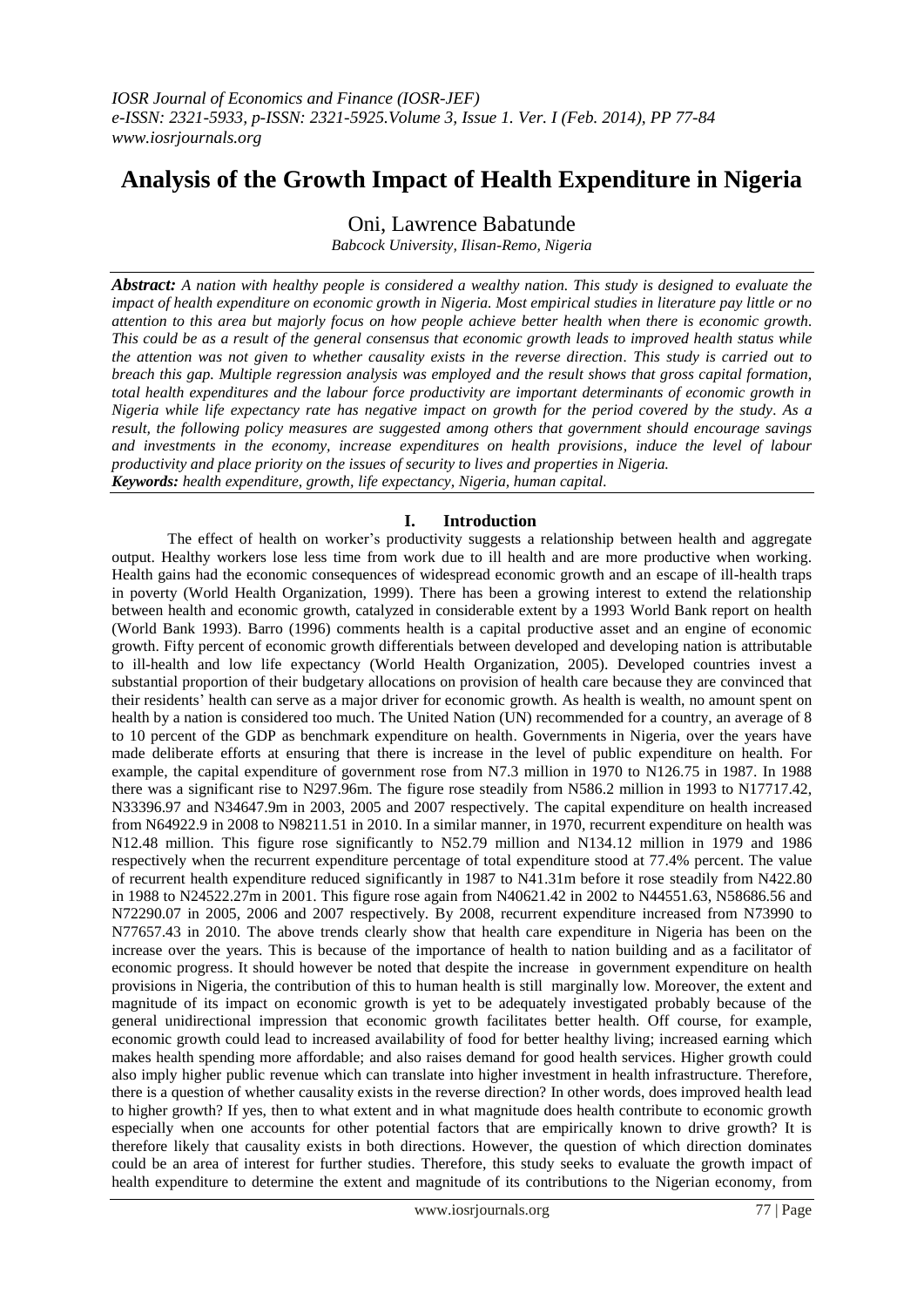1970 to 2010. The paper is presented as follows; the introductory section is followed by the literature review and theoretical framework; the next section presents the methodology of the study; while section four is for data analysis and discussion of result. In section five, policy recommendations are made and section six concludes the paper.

### **II. Literature Review And Theoretical Framework 2.1 THE REVIEW OF RELEVANT LITERATURE**

The study of the relationship between health care spending and economic growth is rather a new phenomenon in economic literature and it has received a lot of attention in recent times. Health as human capital affects growth directly through, for example, its impact on labour productivity and the economic burden of illness. Bloom and Canning (2000: 2003) describe how healthy populations tend to have higher productivity due to their greater physical energy and mental clearness. According to them, healthier individuals might affect the economy in four ways: (a) They might be more productive at work and so earn higher incomes; (b) They may spend more time in the labour force, as less healthy people take sickness absence or retire early; (c) They may invest more in their own education, which will increase their productivity; and (d) They may save more in expectation of a longer life—for example, for retirement—increasing the funds available for investment in the economy. Health is so important as both a source of human welfare and a determinant of overall economic growth. Baldacci (2004) explores the role played by health expenditures. He constructed a panel data set for one hundred and twenty developing countries from 1975-2000 and found that spending on health within a period of time affects growth within that same period while lagged health expenditures appear to have no effect on growth. He inferred from this result that the direct effect of health expenditure on growth is a flow and not a stock effect. Another study by Aguayo-Rico and Iris (2005) examines the impact of health on economic growth for 13 European countries, 12 African countries, 16 American countries, and 11 Asian countries over the period 1970-80 and 1980-90 using ordinary least square (OLS), the authors find that health capital has a significant effect on economic growth, especially with a variable that captures all the determinants of health. Some other studies on health and economic growth conducted earlier found a positive relationship between the two. Barro (1991) and Barro and Sala-i-Martin (1992); Knowles and Owen (1995) and (1997) have investigated the positive effect of health on economic development. They also found a strong effect of health in explaining income per capita differences. Other studies such as Greiner (2005), Agenor (2007), Strauss and Thomas (1998) and Martins (2005) conducted for other countries all emphasized that health expenditure is positively related to economic growth. What differ from one country to another is the extent and magnitude of its contributions. In a study of 15 states from India for the period 1973/74, 1977/78, 1983, 1987/88, 1993/94, 1999/2000, Gupta and Mitra (2003) show that per capita public health expenditure positively influence health status, that poverty declines with better health, and that growth and health have a positive two-way relationship.

Similarly, some empirical and historical studies have analyzed the relationship between health and economic growth. They establish an endogenous relationship between them and, at the same time, argue that there are exogenous factors, which determine the health conditions of a person (Hamoudi and Sachs 1999). Aurangzeb (2001) investigates the relationship between health expenditure and economic growth within an augmented Solow Growth model for Pakistan during the period 1973-2003, Johansen cointegration technique and error correction model (ECM) are applied. The author finds a significant and positive relationship between GDP and health expenditure in both short- and long-run. Haider ali shah bukhari, and Sabihuddin butt(2007) also support for the existence of a long run relationship between GDP and health expenditure and the exogeneity of GDP in Pakistan. Cuddington and Hancock (1995), used a neoclassical one sector, two factor growth model to predict economic growth in Tanzania and Malawi. They found that over the period 1985-2010, average annual G.D.P. growth would be reduced by 1.1 percentage points in Tanzania and 1.5 percentage points in Malawi. Also, should AIDS treatment costs be entirely financed from savings, the AIDS epidemic would reduce per capita G.D.P. growth by 0.3 percentage points and 0.1 percentage points in Malawi and Tanzania respectively. Gallup, Sachs and Mellinger (1998) supported the positive relationship between health and economic growth. They find a strong relationship between initial levels of health and economic growth, using life expectancy at birth as their basic measure of overall health of the population. They conclude that improved health is associated with faster economic growth. In his own reaction, Philips (2005) affirms that over the past 50 years, life expectancy has improved and infant mortality declined continuously in all parts of the world, except sub-Saharan African in the 1990s; Good health can reinforce economic growth by enabling people to be more productive especially in countries that have little corruption, poor health can constrain economic growth because it reduces the quality and quantity of labour. Also, in a study of India, the World Bank (2004) examines the impact of per capita GDP, per capita health expenditure and female literacy on infant mortality using statelevel data over the period 1980-99. The study observes that both per capita public spending on health and per capita GDP are inversely related to infant mortality rate, but the results were observed not to be very robust to alternative specification of the model. In the same vein Lustig, (2006) in the study on the direct relationship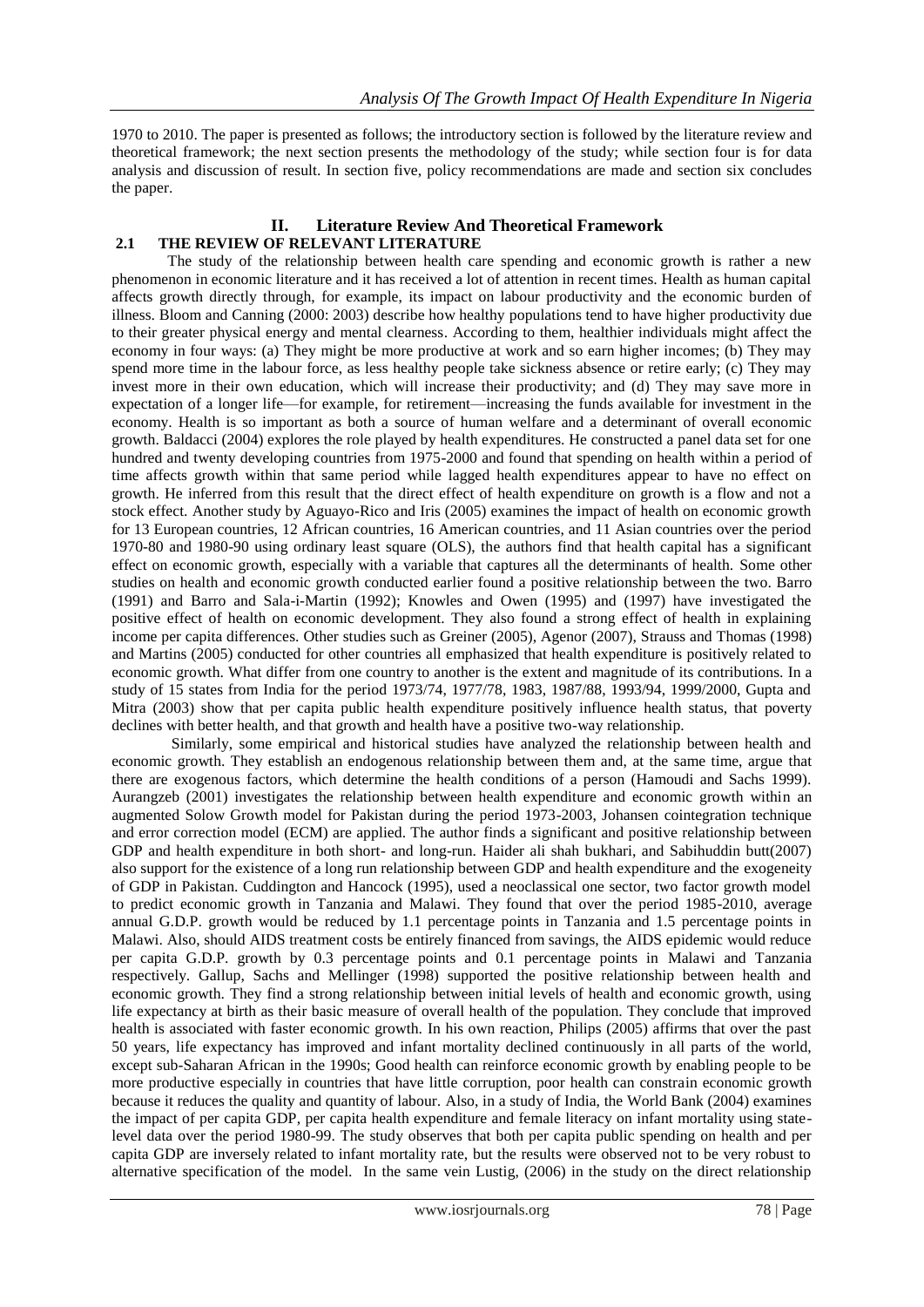between health and growth in Mexico uses 1970-95 data and uses life expectancy and mortality rates for different age groups as health indicators. He observed that health is responsible for approximately one-third of long- term economic growth. He considered health to be an asset with an intrinsic value as well as instrumental value. Good health according to him is a source of wellbeing and highly valued throughout the world. By using the adult survival rate as an indicator of health status, Bhargava, et al. (2001) finds positive relationship between adult survival rate and economic growth. Results remains similar when adult survival rate is replaced by life expectancy. However, fertility rate have a negative relationship with economic growth. Due to the fact that life expectancy is highly influenced by the child mortality, growth in workforce is mostly lower than population growth. Consequently, high fertility rate reduces the economic growth by putting extra burden on scarce resources. Bloom, Canning and Sevilla (2001) in their study agreed with others on the positive and significant effect of health on economic growth. They therefore suggested that a one year improvement in a population life expectancy contribute to a recent increase in output. In the field of health economics, the endogenous causality between health and income has been the topic of several studies whose purpose is to establish the direction of the causality. Luft (1978) gives an informal explanation of this causality: "a lot of people who otherwise would not be poor are, simply because they are sick; however, few people who otherwise would be healthy are sick because they are poor". In order to explain the direction of the causality of the impact of health over income, Smith (1999) uses life cycles models, which link health condition with future income, consumption and welfare. According to this, Bloom and Canning (2000) explain this direction of the causality with education, indicating healthy people live more and have higher incentives to invest in their abilities since the present value of the human capital formation is higher. The higher education creates higher productivity and, consequently, higher income. Also, Hartwig (2010) conducts causality testing for a panel of 21 OECD countries using panel Granger causality test over the period 1970-2005, the author find that health capital formation fosters long term economic growth in all the OECD countries under study. Devlin and Hansen (2001) examined Granger causality between health expenditure and GDP and showed some (mixed) evidence that indeed there might be bidirectional (Granger) causality between health spending and income. Mehrare and Musai (2011) examines the relationship between health expenditure and economic growth for Iran over period 1979-2008 by employing Gregory-Hensen (1996) cointegration techniques which allows the presence of potential structural breaks in data. The authors find the presence of a long run relationship between health expenditure and the income elasticity for health care spending is greater than one during the period under study. The results also suggest one-way causality relationship running from GDP to health expenditure, thereby concluding that health expenditure does not granger caused economic growth. A more recent study by Mehrara and Musai (2011) examines the Granger causality tests between health expenditure and economic growth among 11 oil exporting countries during the period 1971-2007 by using panel unit root tests and panel cointegration techniques. The results suggest strong causality running from revenues and economic growth to health expenditure in the oil exporting states. Also, health expenditure does not have any significant effects on GDP in both short and longrun. Another study by Baltagi and Moscone (2010) estimates a regression equation for health care expenditure as a function of GDP and other control variables using data on 20 OECD countries over the period 1971-2004 by using maximum likelihood estimation (spatial MLE) techniques to estimate and test fixed effects and spatially correlated errors. The authors find that health care expenditure is a necessity rather than a luxury with an elasticity much smaller than that estimated in previous studies.

Moreover, some empirical evidence also emerged from Nigeria. For example, Odior (2011) conducts a study on the relationship between health and economic growth by using an integrated sequential dynamic computable general equilibrium (CGE) model over the period 2004-2015 to investigates the impact of government expenditure on health on economic growth. The findings suggest that the re-allocation of government expenditure to health sector is significant in explaining economic growth in Nigeria. Similarly, Dauda (2011) examines the relationship between health expenditure and economic growth for Nigeria spanning from 1970-2009 by employing descriptive statistics, Johansen cointegration technique and error correction model (ECM), the author suggest that health expenditure is positive and statistically significant but the coefficients of the second and third lags are negative and statistically significant. The results of error correction model is statistically significant and has expected negative sign with the coefficient of 40% implying that the speed of adjustment to is 40%. Again, Chete and Adeoye (2002), studied the empirical mechanics through which human capital influences economic growth in Nigeria. They attempted to achieve this objectives using vector Auto regression analysis and ordinary least square to capture these influences. They however concluded that there is an unanticipated positive impact of human capital on growth which the various Nigerian governments since the post independence have appreciated by prodigious expansion of educational infrastructure across the country; but they are quick to point out that the real capital expenditure on education and health have been rather low. In addition, Adeniyi and Abiodun (2011) used ordinary least square (OLS) to examine the impact of health expenditure on economic growth over the period 1985-2009. The authors suggest that if funds are properly channeled and appropriate expended to both the recurrent and capital projects in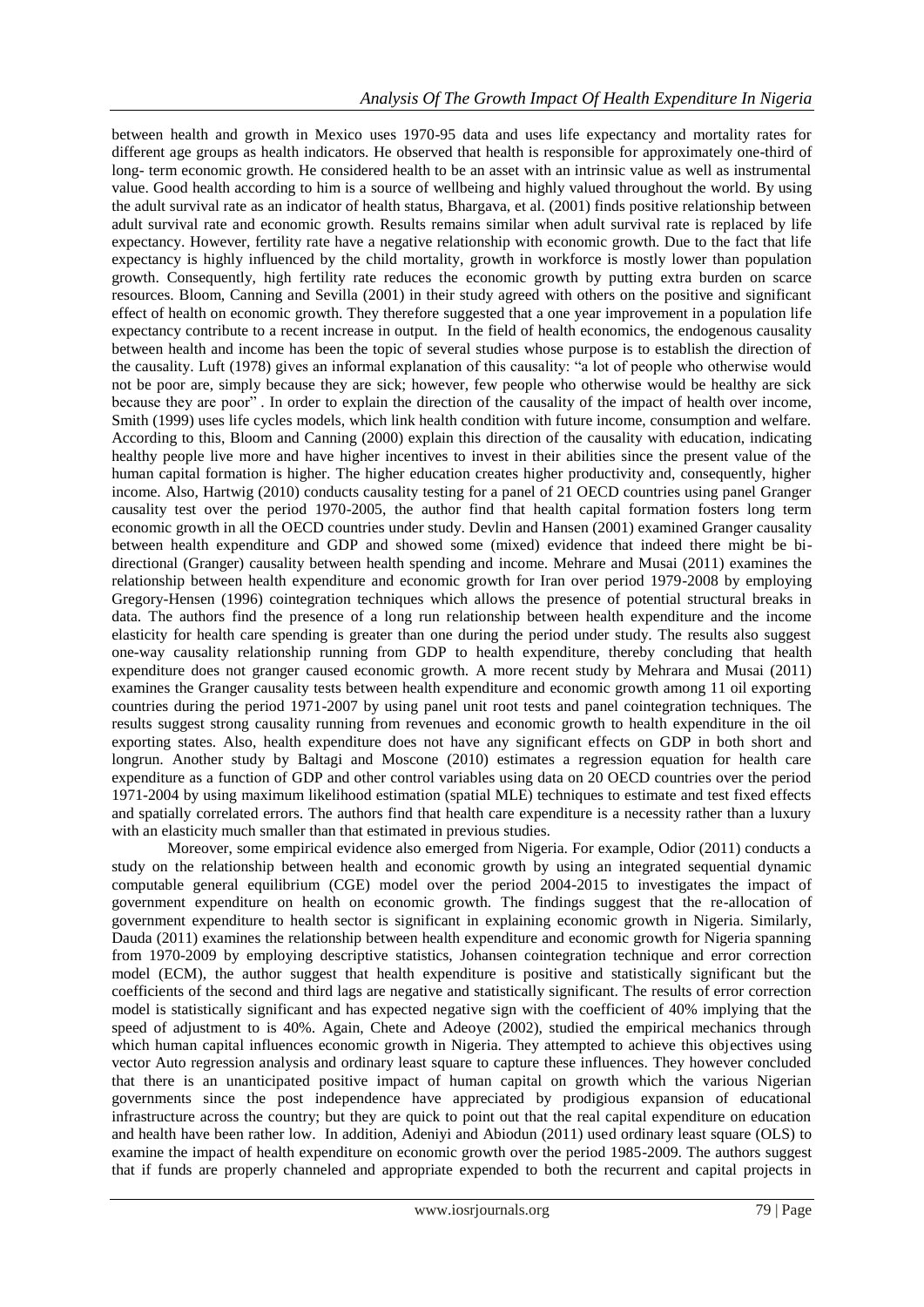health, the existence of a positive relationship between economic growth and health will be more widened. Arguing in same line, Bakare and Sanmi (2011) also used ordinary least square (OLS) multiple regression for annual time series data for Nigeria covering 1974-2008, the results show a significant and positive relationship between health expenditure and economic growth. Therefore, the study recommends that policy makers should place more priority to the health expenditure by increasing its yearly budgetary allocation to the sector. Ogundipe and Lawal (2011) examined the impact of health expenditure on economic growth in Nigeria. Using the OLS technique, they found a negative effect of total health expenditure on growth. Bloom et al (2004) estimate a production function of aggregate economic growth as a function of capital stock, labour and human capital (education, experience and health).Their main result is that health has positive, statistically significant effects on economic growth. They however, do not consider how health is created. Olaniyi and Adams (2000) descriptively analysed the adequacy of the levels and composition of public expenditures and conclude that education and health expenditures have faced lesser cuts than external debt services and defence, but allocations to education and health sectors are inadequate when related to the benchmark and the performance of other countries.

### **2.2 THEORETICAL FRAMEWORK**

More than one hundred years ago, Adolph Wagner (1883) formulated the 'Law of the Increasing Extension of State Activity'. He asserted that there is a long run propensity for the scope of government to increase with higher levels of economic development. Wagner's hypothesis deals with the growing relative importance of government activity and has come to be known as Wagner's Law. According to Wagner, there are three reasons to expect an expanding scope of public activity: first, as nations develop there is an increased complexity of legal relations and communications – along with greater urbanization and population density – and it forces government to produce the regulatory framework that will accompany the greater intricacy of relations among economic agents. Second, as income increases, societies demand more education, entertainment, a more equitable distribution of income, and generally more public services. Finally, the technological needs of an industrialized society require larger amounts of capital infrastructure than are forthcoming from the private sector, hence the need for government to step in to fill in the gap. Wagner's law has been tested empirically for various countries and the results differ considerably. Abizadeh and Gray (1985) analyze the period 1963-1979 and find support for Wagner law in wealthier countries but not in poorer ones. Diamond (1977), Ram (1986), Afxentiou and Serletis (1996), Chang, et al. (2004), and Akitoby, et al. (2006) analyze different countries and time periods and find limited support for the law. Wu, et al. (2010), on the other hand, utilizing a dataset of 182 countries for the period 1950-2004, find strong support for Wagner's law. Afxentiou and Serletis (1991), and Ahsan et al. (1996) have analyzed Wagner's Law for Canada, with findings generally in support of the law. Mann (1980), Nagarajan and Spears (1990), Murthy (1993), Ashworth (1994), Hayo (1994) and Lin (1995) have found mixed results for Mexico. Vatter and Walker (1986), and Yousefi and Abizadeh (1992) have examined the law for the United States with results generally in favour of the law. Tobin (2005), focusing on China, finds support for the law. The more recent set of papers analyzes Wagner's law using disaggregated public expenditure data. For example, Chlestos and Kollias (1997) on Greece; Asseery, et al. (1999) on Iraq; Biswal, et al. (1999) on Canada; and Magazzino (2010) on Italy. Furthermore, Gupta and Verhoeven (2001), concentrating on expenditures on health and education, find inefficient spending on a set of 37 African countries; and Abu-Bader and Abu-Qarn (2003), find a negative, bidirectional causality between military expenditures and economic growth in Egypt, Israel and Syria. Is Wagner's hypothesis applicable to developing nations such as Nigeria? This is one of the questions pertinent to this study and the result shows the universal nature of Wagner's law.

### **III. Methodology**

Based on a modified neo classical Solow production function this study employs a multiple regression technique to estimate the relationship between health expenditure and economic growth. The model expresses Aggregate Real Output (Y) as a function of Capital Stock (K), Human Capital (included to follow Odusola, 1998), Labour Factor (L) and Life Expectancy (included to follow Lustig, 2006).  $Y = f(K_t, H_t, L_t, E_t)$  (1)

Where, aggregate real output which is an indicator for economic growth is proxied as Gross Domestic Product (GDP), capital stock proxied as Gross Capital Formation (GCF); human capital proxied as Total Health Expenditure (THE), labour factor proxied as Secondary School Enrolment (SSE), Life Expectancy Rate (LR) at birth defined as an average number of years a child lives from birth.

Based on the above formulations, the model can be

re-written as:

 $GDP = \beta_0 + \beta_1 GCF + \beta_2 THE_+ \beta_3 SSE + \beta_4 LE (2)$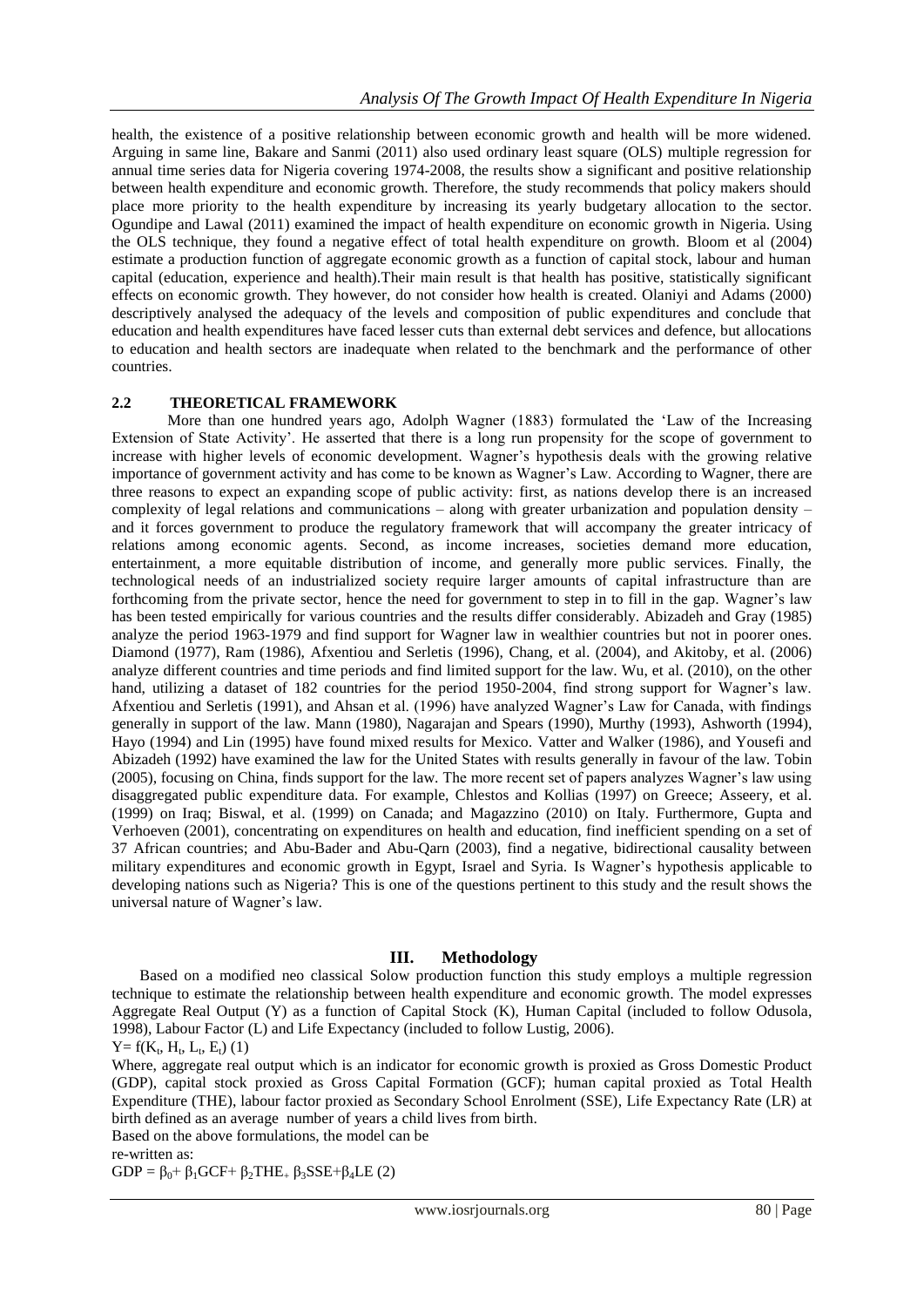The logarithmic conversion of the equation above yields the structural form of production function as: LGDP =  $\beta_0$ +  $\beta_1$ LGCF+  $\beta_2$ LTHE<sub>+</sub>  $\beta_3$ LSSE+ $\beta_4$ LLR (3) B<sub>0</sub>, β<sub>1</sub>, β<sub>2</sub> β<sub>3</sub> and β<sub>4</sub> are coefficients of elasticities. The a *priori* economic expectations are: β <sup>0</sup>>0, β1>0, β2>0, β3>0 β4>0 The Econometric-view software is used to estimate the model above.

### **IV. Data Analysis And Discussion Of Results**

## **4.1 DATA ANALYSIS**

The data used for this study are basically time series data covering 1970– 2010, a period of forty (41) years. The data were sourced from Central Bank of Nigeria (CBN) Statistical Bulletin (various editions) and African Statistical Year Books produced by the African Development Bank (various issues). The result of the equation estimated to verify the impact of Health expenditures on economic growth is presented in table 4.1 below:

### **Table 4.1: Results of the regression exercise**

Dependent Variable: LOG(GDP) Method: Least Squares Date: 05/11/13 Time: 16:22 Sample(adjusted): 1970 2010 Included observations: 41

| Variable                       | Coefficient | Std. Error | t-Statistic           | Prob.  |          |
|--------------------------------|-------------|------------|-----------------------|--------|----------|
| $\mathsf{C}$                   | 6.428420    | 2.223287   | 2.668533              | 0.4287 |          |
| LOG(GCF)                       | 0.833978    | 0.215936   | 4.093676              | 0.0323 |          |
| LOG(THE)                       | 0.718671    | 0.073627   | 11.96660              | 0.0042 |          |
| LOG(SSE)                       | 0.437477    | 0.229302   | 1.954781              | 0.0704 |          |
| LOG(LR)                        | $-0.315085$ | 0.219426   | $-1.464772$           | 0.1623 |          |
| R-squared                      | 0.763397    |            | Mean dependent var    |        | 12.77130 |
| Adjusted R squared<br>0.746337 |             |            | S.D. dependent var    |        | 2.352277 |
| 0.631936<br>S.E. of regression |             |            | Akaike info criterion |        | 2.024417 |
| Sum squared<br>resid           | 12.43333    |            | Schwarz criterion     |        | 2.321171 |
| Log likelihood                 | $-32.41903$ |            | F-statistic           |        | 34.73933 |
| Durbin-Watson<br>stat          | 1.992064    |            | Prob (F-statistic)    |        | 0.000321 |

### *4.2 DISCUSSION OF RESULTS*

The regression results show that the explanatory variables explained approximately 76 percent variations in economic growth in Nigeria while the remaining 24 percent variations can be explained by variables outside the model. The F statistic of 34.73 is significant at 5% level and this shows that the equation has a good fit, that is, the explanatory variables are good explainer of changes in GDP in Nigeria.

The value of Durbin Watson is 1.992064 for the model. This falls within the determinate region and indicates the absence of autocorrelation among the explanatory variables in the model. According to the above results, gross capital formation has positive coefficients and it is significant at the 3% level. This result suggests a direct relationship between capital formation and gross domestic output in Nigeria. It indicates that a unit increase in the gross capital formation will increase the GDP by about 83 percent. This result is consistent with our a priori proposition. The health expenditure has a positive sign and it is significant at 1% level. This result suggests a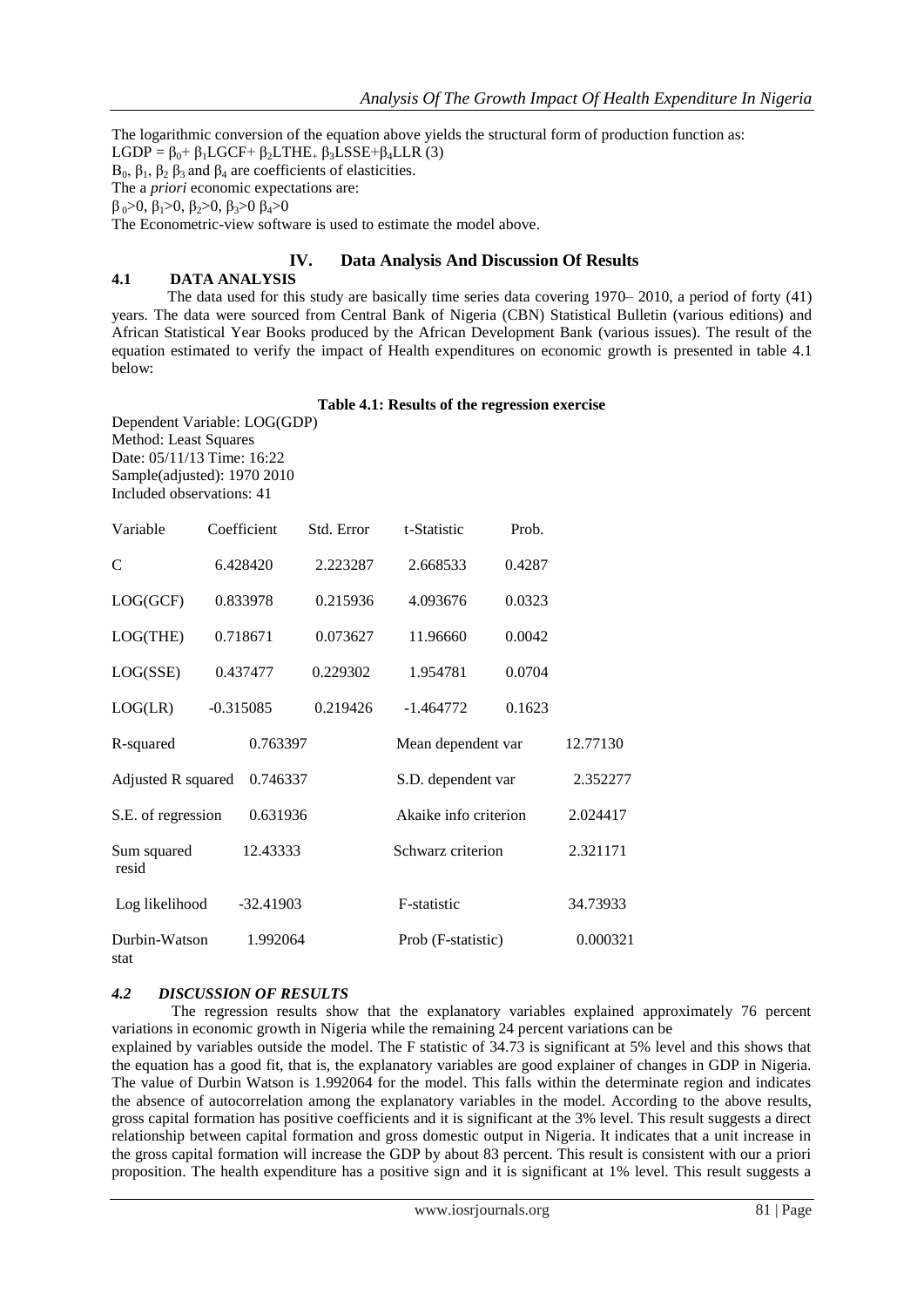direct relationship between health expenditure and GDP in Nigeria. It implies that the increase in health expenditure over the years has boosted national income. It shows that 1 percent increase in the health expenditure leads to about 71 percent increase in the real GDP. This could be as a result of an enhanced public expenditure policy of Nigeria which has contributed positively to real output growth in Nigeria. Another discovery from the estimation is that labour force has positive coefficients and it is significant at 7% level. This variable appears to be the least out of the factors that contribute to output growth in Nigeria. This is, however, supported by the low magnitude of its coefficient. A 1% increase in this variable increases output by 43 percent.. Life expectancy rate at birth has negative coefficients and it is insignificant at 5% level. This result is not consistent with our a priori proposition. This is, evident by the sign and magnitude of its coefficient. A 1% increase in this variable reduces output by 31 percent. This is probably because as people's health improves due to relative increase in health expenditures which enhances their level of productivity, people are however, experiencing untimely death associated with rising tension of hash economic conditions, insecurity of lives and properties, incessant air and road accidents, socio-political and religious crisis and many other life shortening problems. All these cumulate into negating the positive effects of health spending on life expectancy of an average Nigerian worker. In summary, this study shows a significant relationship between the dependent variable and all the independent variables except for the life expectancy rate. Therefore, we accept the alternative hypothesis and reject the null hypothesis for all the other independent variables (Bloom and Canning, 2003) while we accept the null hypothesis and reject the alternative hypothesis for life expectancy rate at birth.

### **V. Policy Recommendations**

The above findings have important policy implications. Firstly, since gross capital formation, total expenditure on health and labour force productivity enhance the level of economic growth, hence, government should encourage savings and investments in the economy, increase expenditures on health provisions and induce the level of labour productivity. Meanwhile, life expectancy does not impact positively on economic growth, therefore, government should be more sensitive to the issue of insecurity to lives and properties (Oni, L. B., 2012), promote the rate of social and infrastructural development, create job opportunities, control the rate of inflation, encourage religious and social tolerance, ensure the adequate provisions of health and medical facilities, promote the welfare of health and medical workers, organise regular workshops and seminars for air and road transport operators, monitor and regulate the operations of aviation industries, ensure the availability of good vehicles on the road, be fair and just in the distribution of political and economic powers, ensure the free operation and enforcement of the rule of law, guarantee the freedom of the press and be sincere in fighting corrupt practices both in private and public sectors. All these would minimise tension and accident related death and reduce the menace of attacks on lives and properties, thereby, enhancing the longetivity of workers' lives for increased productivity and economic growth in Nigeria.

#### **VI. Conclusion**

It is established by this study that gross capital formation, total health expenditures and the labour force productivity are important determinants of economic growth in Nigeria while life expectancy rate is the only variable that exerts negative impact on growth for the period covered by the study. The regression results reveal that gross capital formation is characterised by the highest positive value of coefficient followed by total health expenditures while labour force productivity has the lowest. It should therefore, be noted that, public health expenditure has a vital relationship with growth and development of any nation. It is capable of improving the health, the life expectancy, the efficiency, productivity and income of labour as well as the level of investment in the economy.

#### **References**

- [1]. Abizadeh, Sohrab and John Gray (1985). Wagner's Law: A Pooled Time-Series Cross-Section Comparison, National Tax Journal, 88, pp. 209-218. Abu-Bader Suleiman and Aamer Abu-Qarn (2003). Government Expenditures, Military
- [2]. Spending and Economic Growth: Causality Evidence from Egypt, Israel, and Syria, Journal of Policy Modeling, 25(6-7), pp. 567- 583.
- [3]. Afxentiou, Panayiotis C., and Apostolos Serletis (1991). A Time-Series Analysis of the Relationship between Government Expenditure and GDP in Canada, Public Finance Quarterly, 19, pp. 316-333.
- [4]. Afxentiou, Panayiotis C., and Apostolos Serletis (1996). Government Expenditures in the European Union: Do They Converge or Follow Wagner's Law, International Economic Journal, 10, pp. 33-47.
- [5]. Agenor, P.R (2007)."Hea and infrastructure in a model of Endogenous Growth" Journal of Macroeconomics Vol. 28, 768-774.
- [6]. Akitoby, Bernardin, Benedict Clements, Sanjeev Gupta and Gabriela Inchauste (2006).
- [7]. Public Spending, Voracity and Wagner's Law in Developing Countries, European Journal of Political Economy, 22, pp. 908-924.
- [8]. Ahsan, Syed, Andy Kwan, and Balbir Sahni (1996). Cointegration and Wagner's Hypothesis: Time Series Evidence for Canada, Applied Economics, 28, pp. 1055-1060
- [9]. Asseery, Ahmed, David Law, and Nicholas Perdikis (1999). Wagner's Law and Public Expenditure in Iraq: A Test using Disaggregated Data, Applied Economic Letters, 6, pp. 39-44.
- [10]. Ashworth, John (1994). Spurious in Mexico: A Comment on Wagner's Law, Public Finance, 49:2, pp. 282-286. [11]. Baldacci, E.B. (2004). "The impact of poor Health on Total factor productivity". The Journal of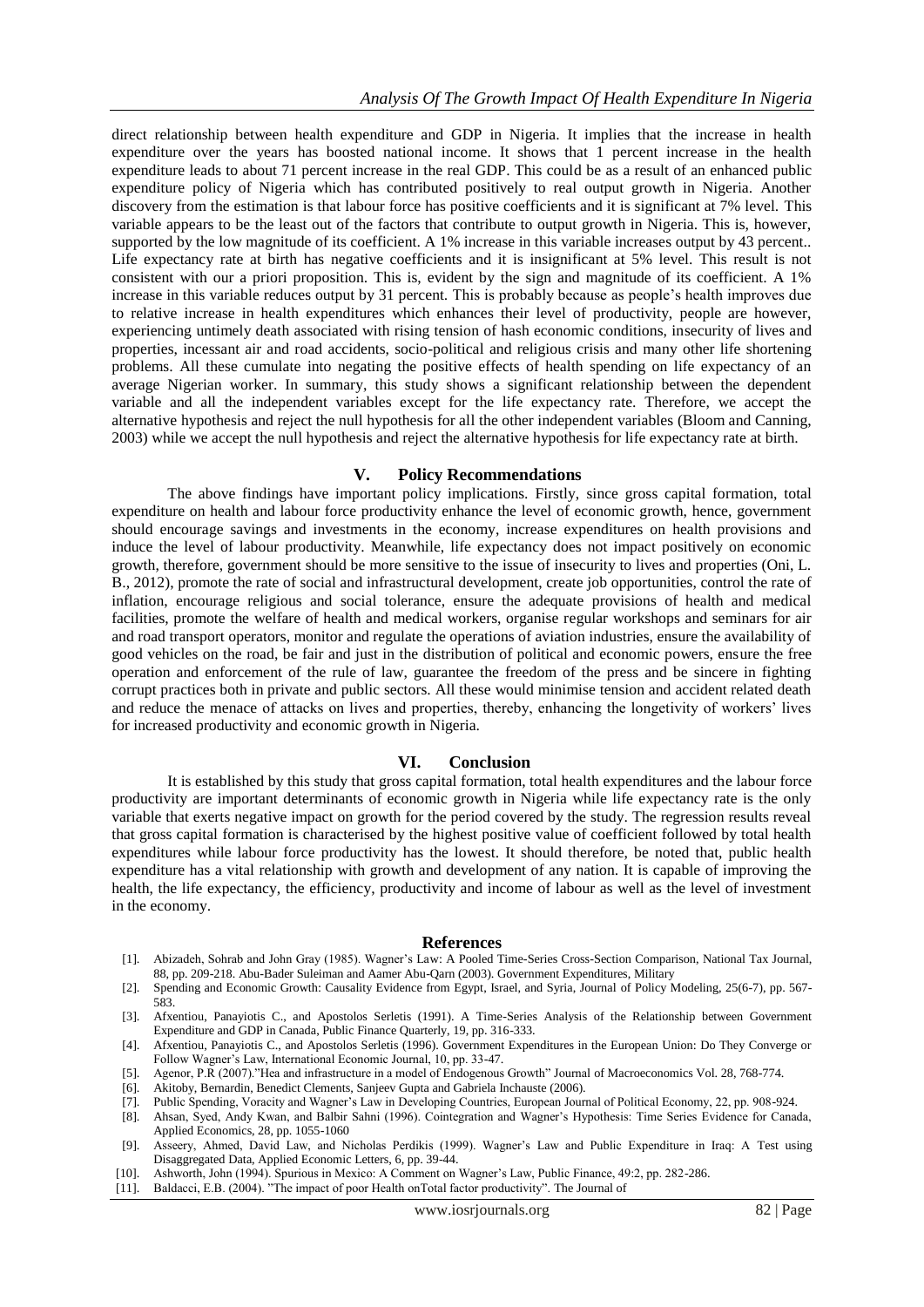- [12]. Development Studies 42 (6). 918-938.
- [13]. Barro R, 1991. Economic Growth in Cross-Section of Countries. Quarterly Journal of Economics, 106(2): 407-413
- [14]. Barro, R. (1996). Health and economic growth, Mimeo. Cambridge, MA: Harvard University.
- [15]. Barro, R. J., 1996. Three Models of Health and Economic Growth. Unpublished Manuscript. Cambridge, MA: Harvard University
- [16]. Barro, R.J. and Sala-I-Martin, X. (1992).Public Finance in Models of Economic Growth. Review of Economic Studies, 59:645-661.
- [17]. Bhargava, A. D. T., Lau L. J. Jamison and C. J. L Murray (2001). "Modelling the effects of health on economic growth," Journal of Health Economics, 20:423-440.
- [18]. Biswal, Bagala, Urvashi Dhawan, and Hooi-Yean Lee (1999). Testing Wagner versus Keynes using Disaggregated Public Expenditure Data for Canada, Applied Economics, 31, pp. 1283-91.
- [19]. Bloom, David E., David Canning and Jaypee Sevilla. November 2001. The Effect of Health on Economic Growth: Theory and Evidence. NBER Working Paper No. 8587.
- [20]. Bloom, D.E., D Canning and J Sevilla (2003). "The Effect of Health on Economic Growth: A production function approach". World Development, 32(1): 1- 13.
- [21]. Chang, Tsangyao, Wenrong Liu and Steve B. Caudill (2004). A re-examination of Wagner's law for ten countries based on cointegration and error-correction modelling techniques, Applied Financial Economics, 14, pp. 577-589.
- [22]. Central Bank of Nigeria (CBN)(Various years), "Statistical Bulletin".Central Bank of Nigeria. Abuja.
- [23]. Chete and Adeoye (2002): "Human Resources Development in Africa". The Nigerian Economic Society Selected Papers for the 2002 Annual Conference. pp 79-102.
- [24]. Chletsos, Michael and Christos Kollias (1997). Testing Wagner's Law Using
- [25]. Disaggregated Public Expenditure Data in the Case of Greece: 1958-93, Applied Economics, 29:3, pp. 371-77.
- [26]. Dauda, R.O. (2001). Investment in Education and Economic Growth in Nigeria: An Empirical Evidence. International Research Journal of Finance and Economics, 55:158-169.
- [27]. Diamond, Jack (1977). Wagner's "Law" and the Developing Countries, The Developing Economies, 15:1, pp. 37-59.
- [28]. Gregory AW, Hansen BE (1996). Residual-based tests for cointegration in models with regime shifts. J. Economic. 70:99-126. Department of Business Administration and Social Sciences, Lulea
- [29]. University of Technology, Sweden<br>[30]. Greiner, A. (2005): "Fiscal policy is
- Greiner, A. (2005):"Fiscal policy in an Endogenous Growth Model with Public capital and pollution" Japanese Economic Review. Vol. 56, 67-84.
- [31]. Gupta, I. and A. Mitra (2003) Economic growth, health, and poverty: An exploratory study on
- [32]. India. In: Misra R, Chatterjee R, Rao S (eds). India Health Report. New Delhi: Oxford University Press.
- [33]. Gupta, Sanjeev and Marijn Verhoeven (2001). The Efficiency of Government
- [34]. Expenditure: Experiences from Africa, Journal of Policy Modelling, 23:4, pp. 433-467 15
- [35]. Hamoudi, Amar A. and Jeffrey Sachs. December 1999. Economic Consequences of Health Status: A Review of the Evidence. CID Working Papers Series No. 30.
- [36]. Hayo, Bernd (1994). No Further Evidence of Wagner's Law for Mexico, Public Finance, 49:2, pp. 287-94.
- [37]. Knowles, S. and Owen, D. P., 1995. Health Capital and Cross-country Variation in per Capita in the Mankiw-Romer-Weil Model, Economics Letters, Vol. 48 (223), pp, 99-106
- [38]. Lin, Chi-ang (1995). More Evidence on Wagner's Law for Mexico, Public Finance, 50:2, pp. 262-771.
- [39]. Luft, Harold. 1978. Poverty and Health: Economic Causes and Consequences. Cambridge, MA: Ballinger Publishing Company. [40]. Magazzino, Cosimo (2010). Wagner's Law and Italian Disaggregated Public Spending: Some Empi [40]. Magazzino, Cosimo (2010). Wagner's Law and Italian Disaggregated Public Spending: Some Empirical Evidences, MPRA Paper
- No. 26662.
- [41]. Mann, Arthur, J. (1980). Wagner's Law: An Econometric Test for Mexico, National Tax Journal, 33, pp. 189-201.
- [42]. Martins, G.M. (2005):"On the concept of Health Capital and the demand for Health" Journal Political Economy. 80(2): 223-255.
- [43]. Mehrara, M. and Musai, M., 2011. Health Expenditure and Economic Growth: An ARDL Approach for the Case of Iran. Journal of Economics and Behavioural Studies. Vol. 3 No. 4, pp, 249-256
- [44]. Murthy, Vasudeva (1993). Further Evidence of Wagner's Law for Mexico: An Application of Cointegration Analysis, Public Finance, 48:1, pp. 92-6.
- [45]. Nagarajan, Palanisamy and Annie Spears (1990). An Econometric Test of Wagner's Law for Mexico: A Reexamination, Public Finance, 1, 165-816.
- [46]. Odusola, A.E. (1998): "Rekindling Investment and Economic Development in Nigeria. NES Selected Papers for the 1998 Annual Conference.
- [47]. Ogundipe, M.A. and Lawal, N.A., 2011. Health Expenditure and Nigerian Economic Growth. European Journal of Economics, Finance and Administrative Sciences, Issue 30.
- [48]. Olaniyi O.O. and Adams A.A. (2002):"Public expenditures and Human Development in Nigeria" Human Resource Development in Africa. 2000 Annual Conference papers, NES, U.I. Ibadan pp 157-19
- [49]. Oni, L.B. (2012)." The Impact of Foreign Direct Investment on Human Capital Development in Nigeria" Unpublished Desertation for MSC. Chapter 5 pp. 98.
- [50]. Ram, Rati (1986). Causality between Income and Government Expenditure: A Broad International Perspective, Public Finance, 3, pp. 393-13.
- [51]. Tobin, D. (2005). Economic Liberalization, the Changing Role of the State and Wagner's La: China's Development since 1978, World Development, 33, pp. 729-43.
- [52]. Vatter, Harold, G., and John, F. Walker (1986). Real Public Sector Employment Growth, Wagner's Law, and Economic Growth in the United States, Public Finance, 1, pp. 117- 37.
- [53]. Wagner, Adolph (1883). Grundlegung der Politischen Okonomie, 3rd Edition, Leipzig: C. F. Winter.
- [54]. World Bank. 1993. World Development Report, 1993: Investing in Health. New York: Oxford University Press.
- [55]. World Bank. (2004) Attaining the Millennium Development Goals in India: Role of public
- [56]. policy and service delivery, Human Development Unit, South Asia Region The World
- [57]. Bank.
- **[58].** World Bank (2004), World Development Indicators 2004 on CD-ROM, World Bank, Washingto
- [59]. Abu-Bader S, Abu-Qarn AS (2003). Government expenditures, military spending and economic growth: causality evidence from Egypt, Israel, and Syria. J. Policy Model. 25(6-7):567-583. [http://www. sciencedirect.com/science/journal/01618938]
- [60]. World Health Organization. June 1999. "WHO on Health and Economic Productivity" Population and Development Review 25.2: 396-401.
- [61]. World Health Organization (2005). World Health Development Indicators. Washington, DC